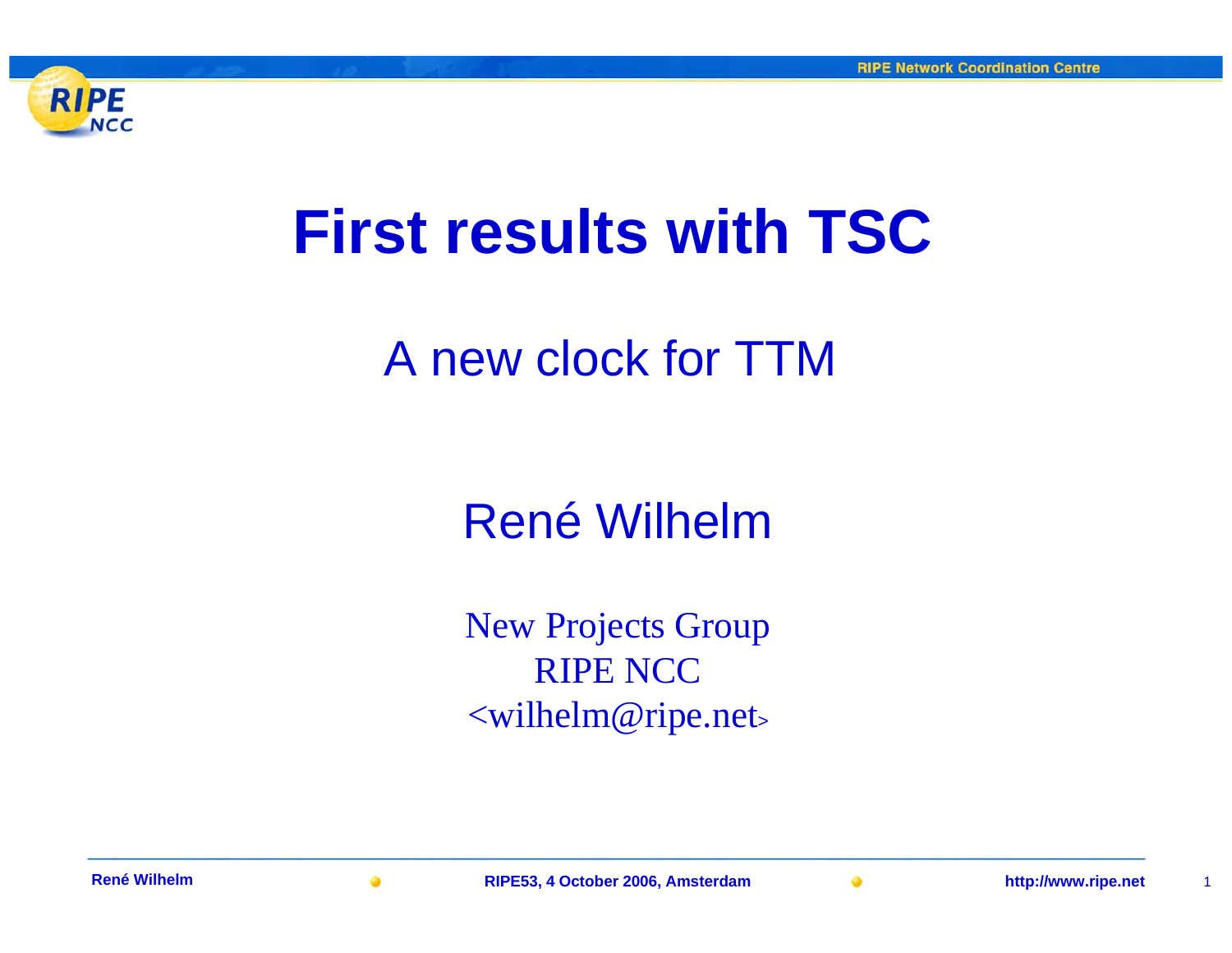#### **RIPE Why a new clock? NCC**

- TTM uses GPS receiver for accurate timekeeping
- Requires a good view of the sky
	- $\mathcal{L}_{\mathcal{A}}$ - installation on rooftop
- Not always easy to install
	- -Building logistics, landlord, …
- "we already have a GPS / stratum-1 time server"
	- $\mathcal{L}_{\mathcal{A}}$  But accuracy of NTP synchronization not good enough for delay measurements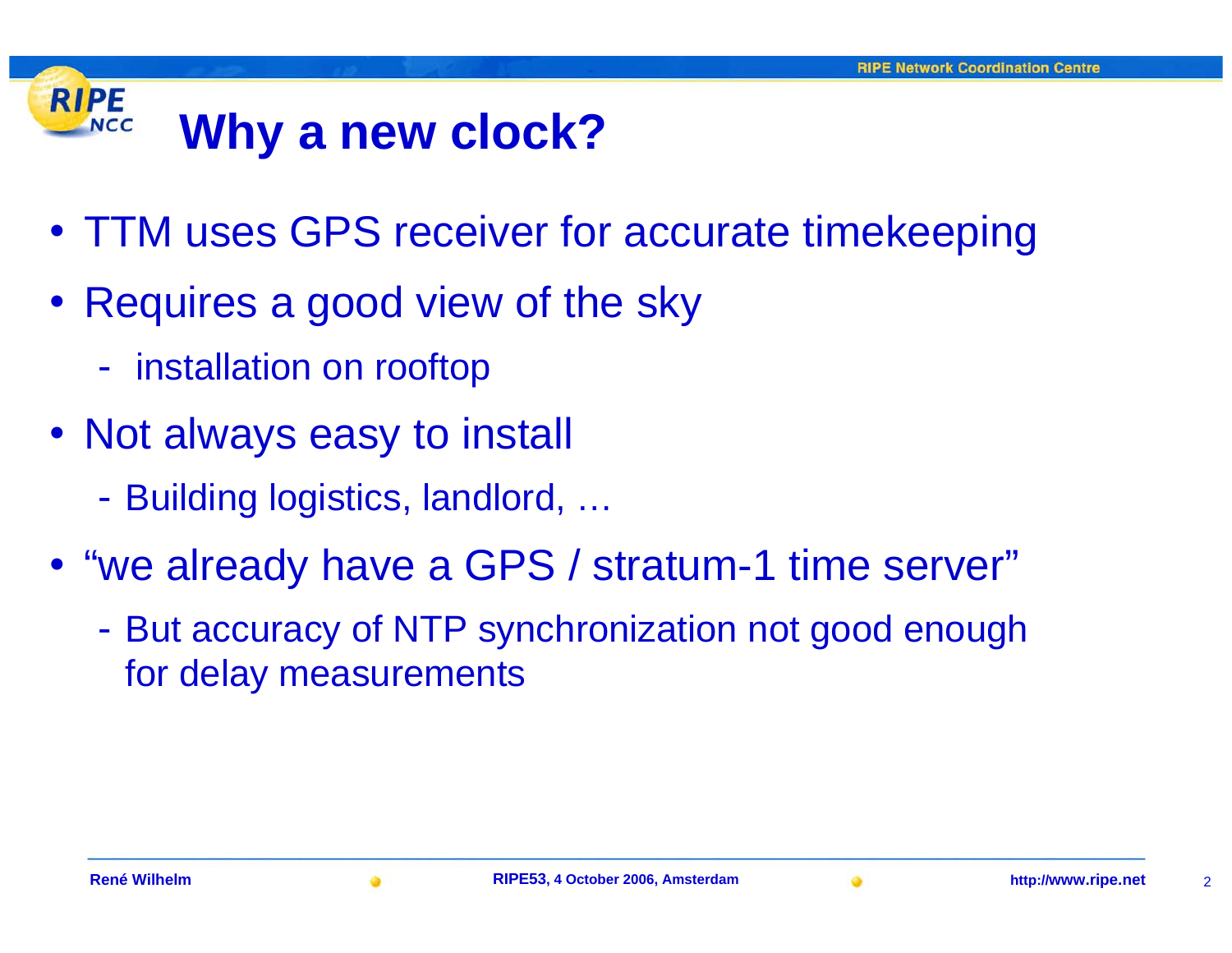#### **RIPE TSC clock NCC**

- Darryl Veitch et.al., University of Melbourne
	- TSC register good basis for precise differential time measurements (round trip times, jitter, ...)
	- One-way delays require two *synchronised* clocks
		- Difference in offset from true time should be small and stable
	- NTP stratum-1 server provides info on absolute time
	- TSCclock: combine TSC register with NTP timestamps
		- Concept presented at IMC 2004 *<http://www.imconf.net/imc-2004/papers/p219-veitch.pdf>*
		- API finalised in recent months
	- -Installed in TTM environment for benchmarking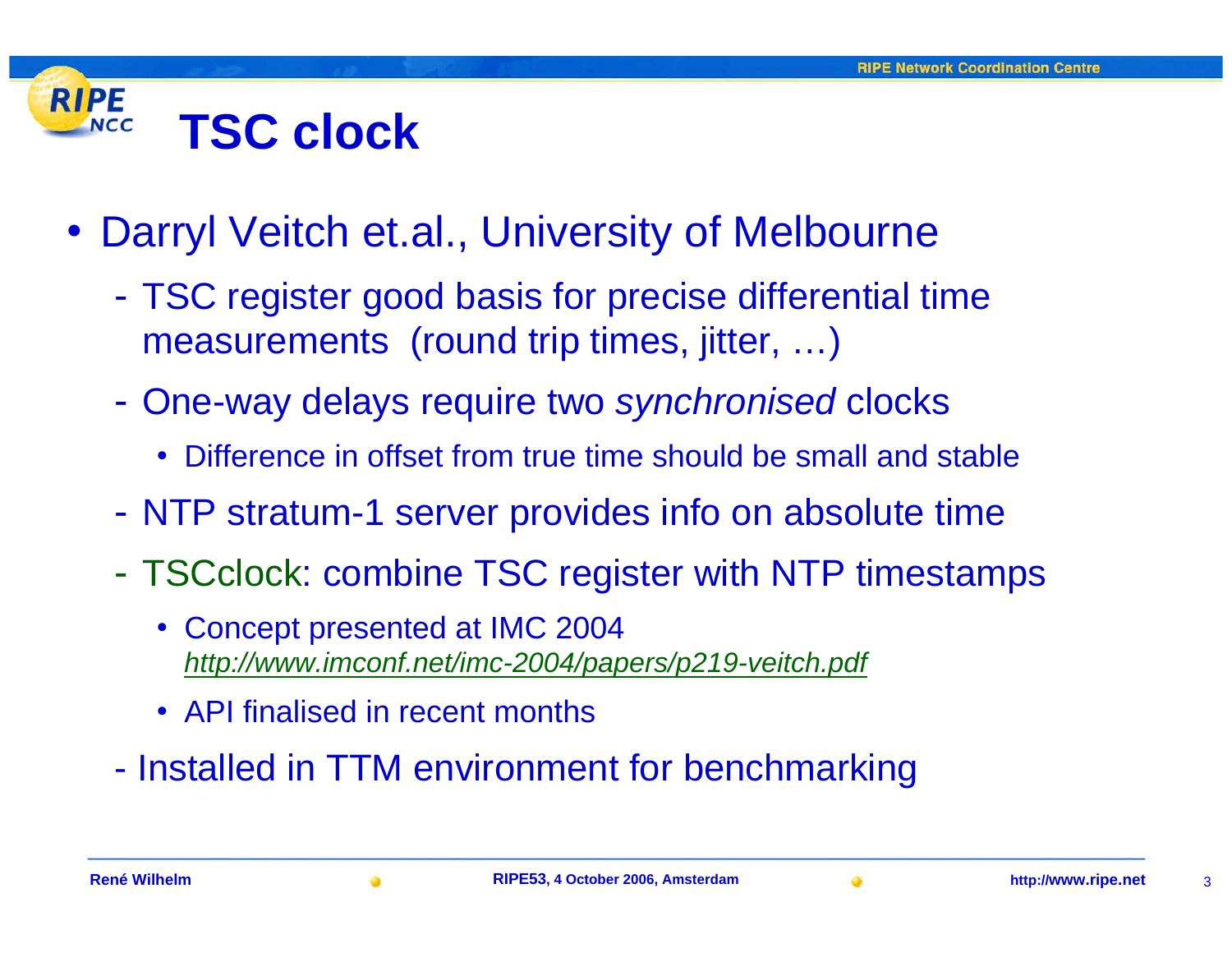### RIPE **TSC vs GPS: first 100 hours**



## In-kernel comparison of GPS and TSC clocks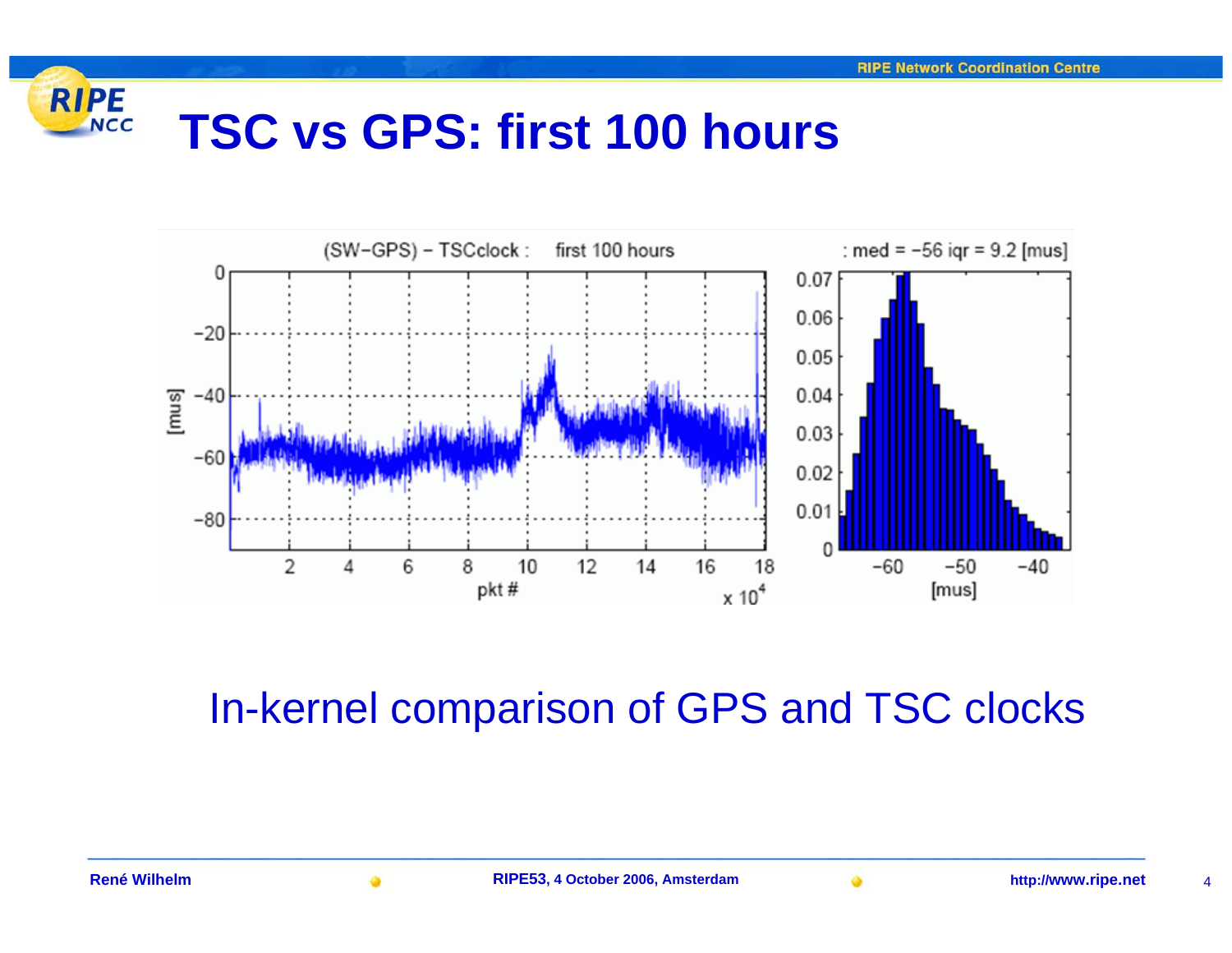



- tt96: prototype testbox, TSC & GPS clocks
- tt03: production testbox, GPS only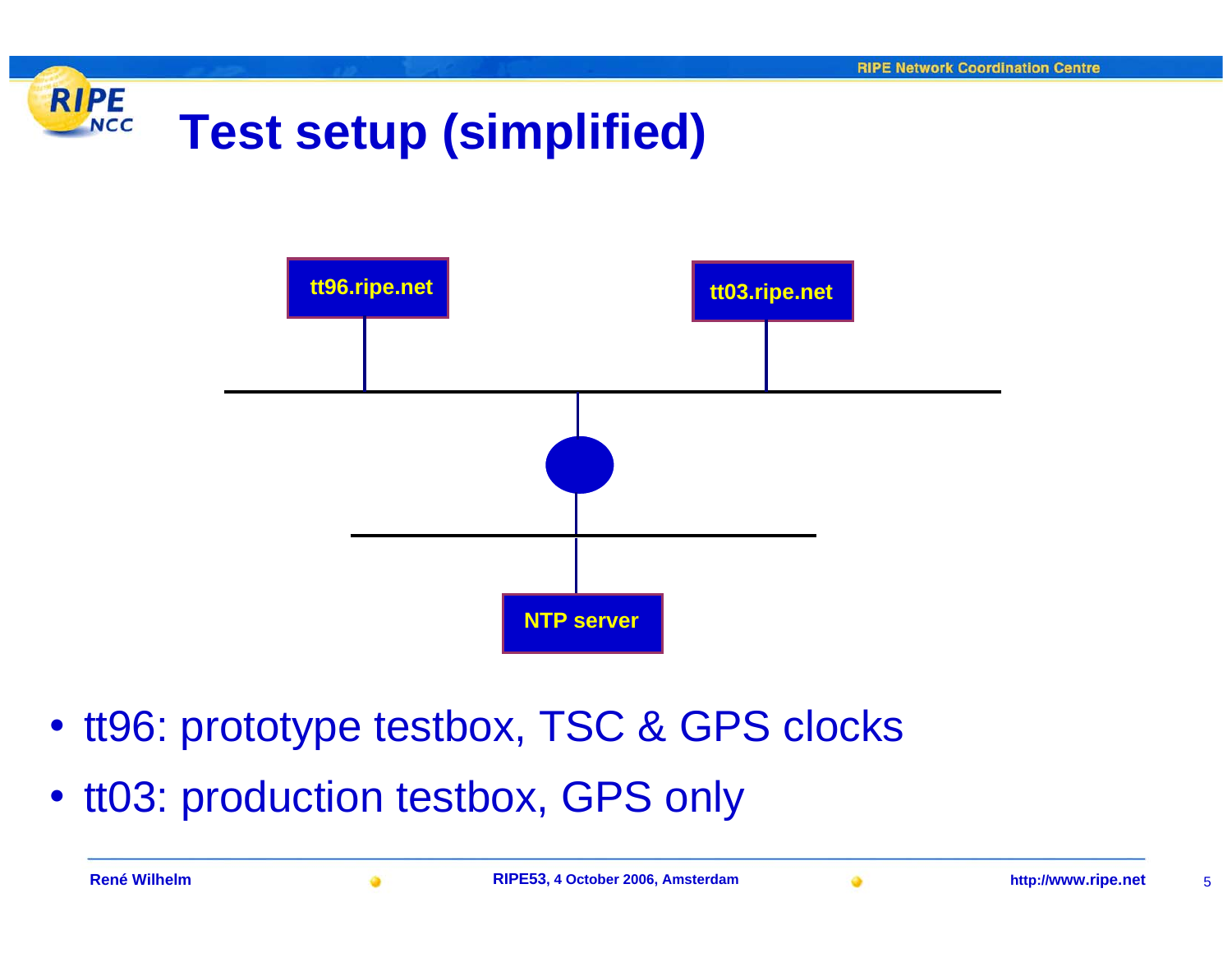#### **RIPE GPS performance NCC**



• Stable baseline and median delay value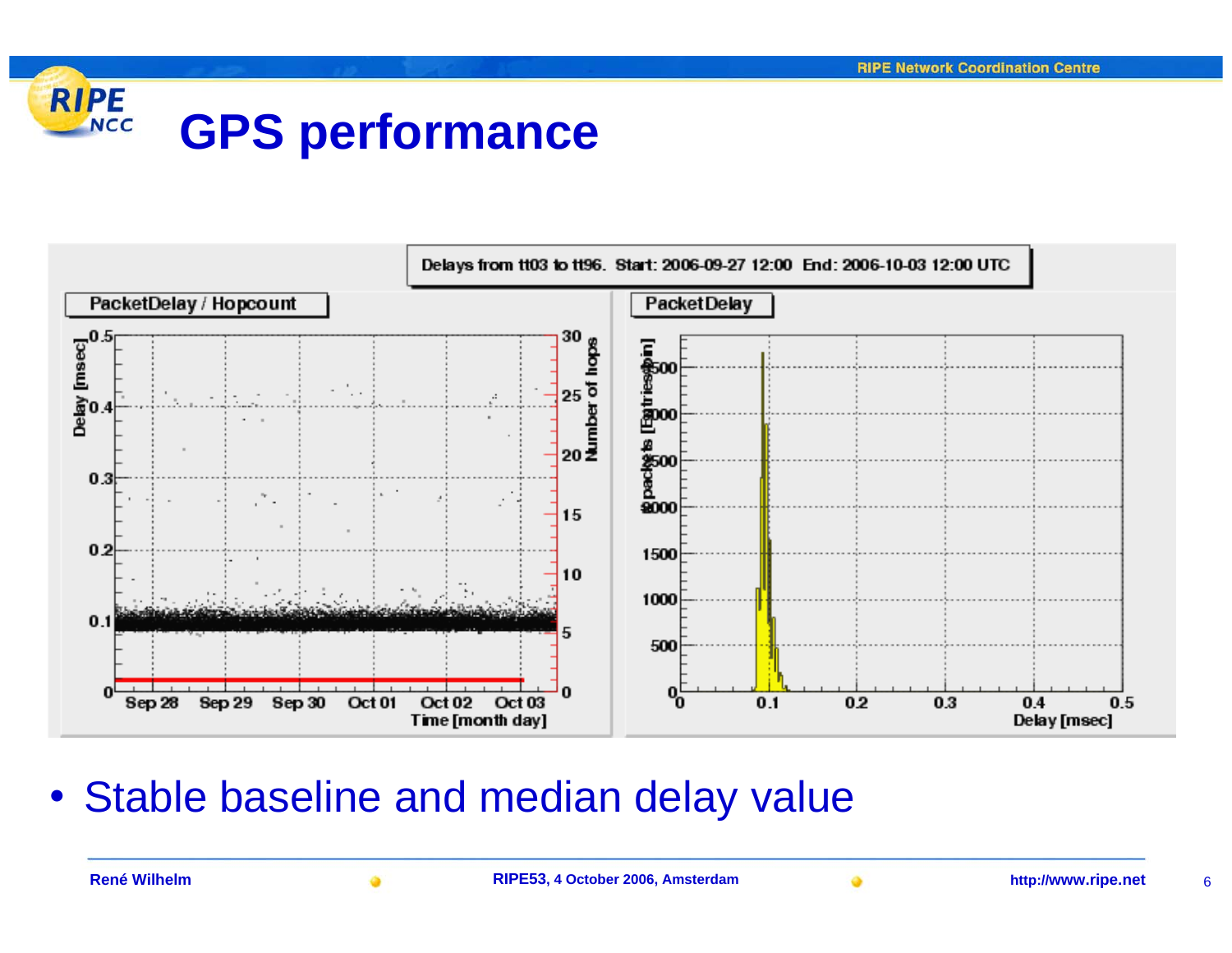### RIPE **TSC performance**



• Less stable over longer time frame, +/- 50 microsec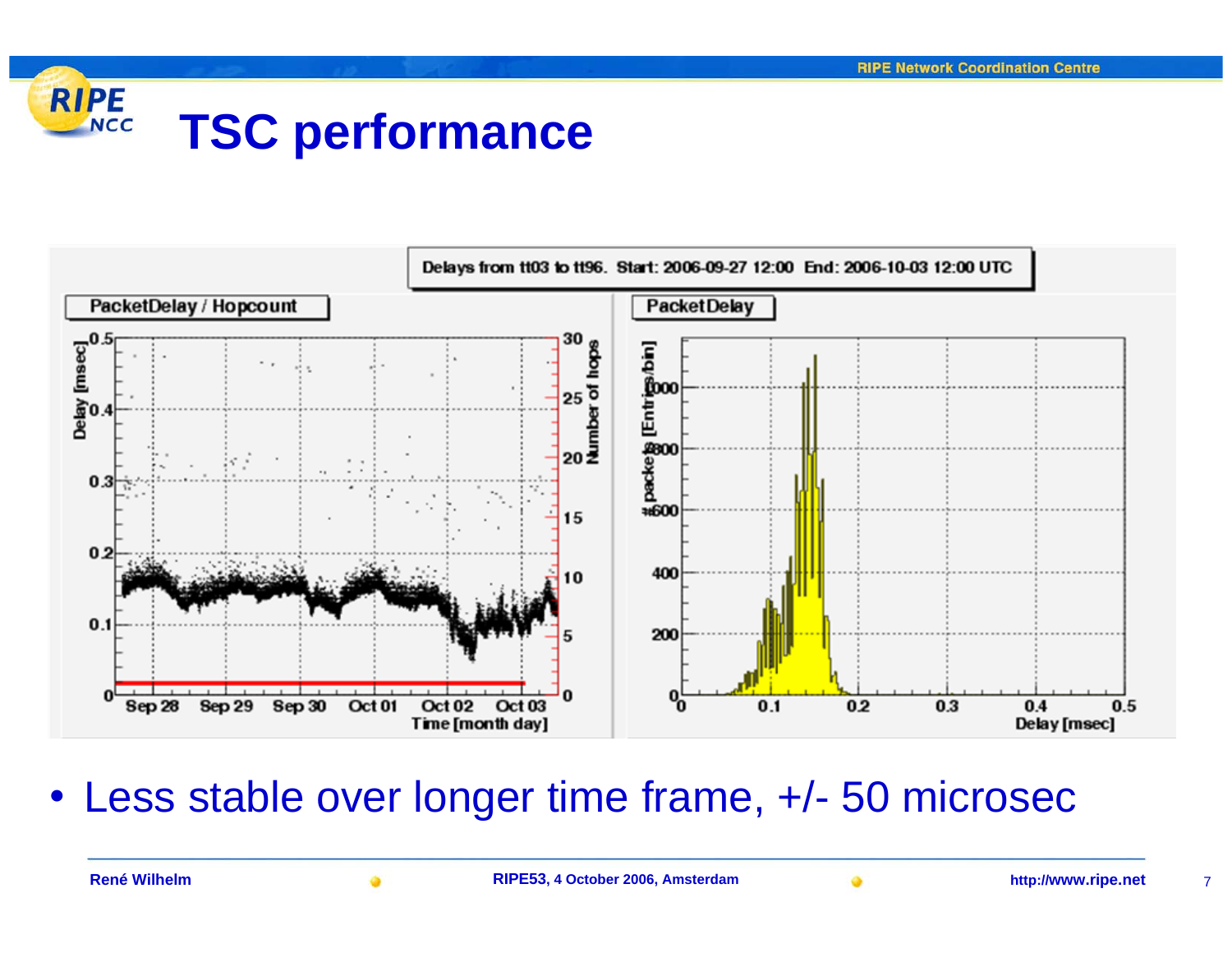### RIPE **TTM delays with NTP only**



## $\rightarrow$  Fluctuations of hundreds of microseconds!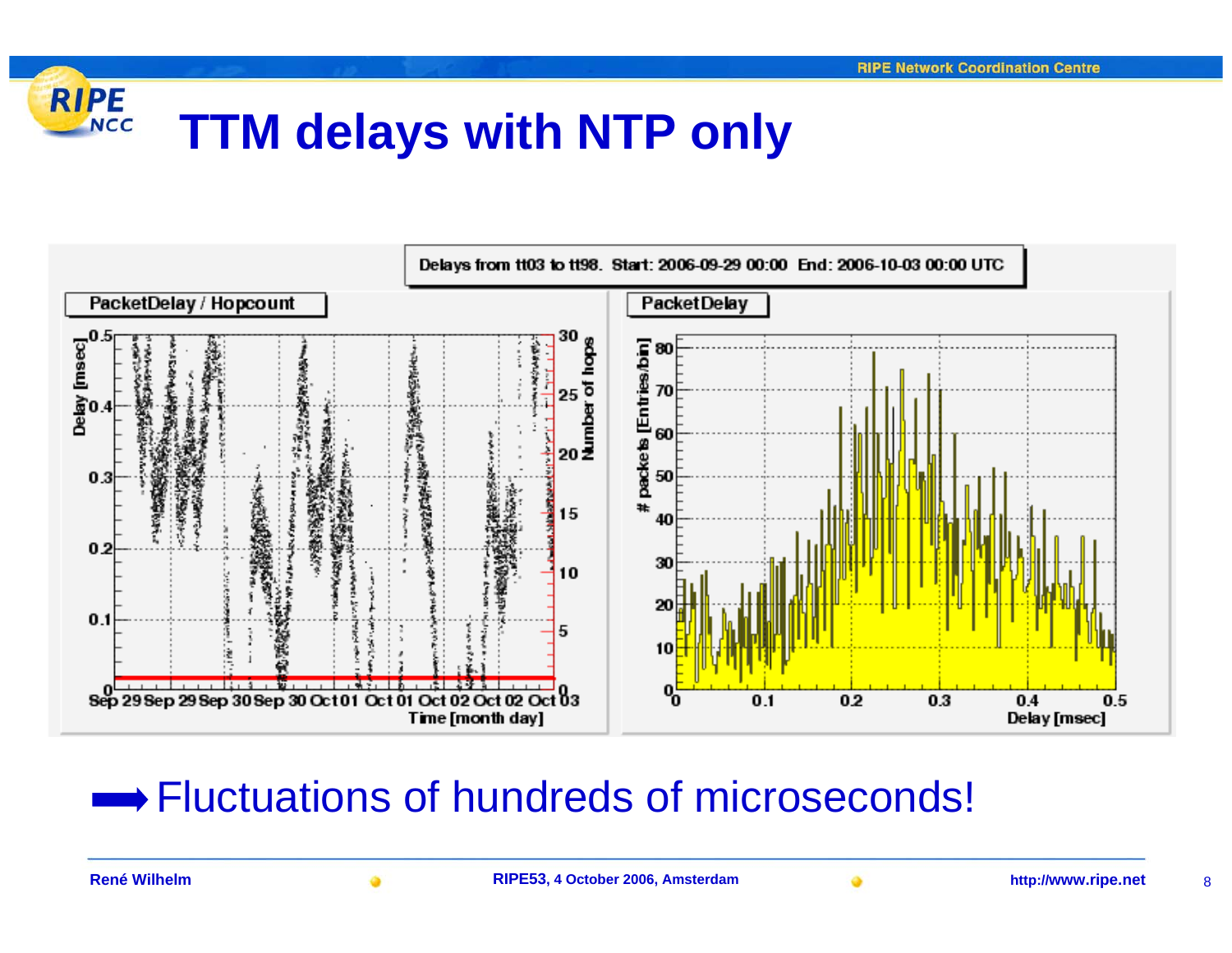#### **RIPE ConclusionNCC**

- First TSC results are promising
	- $\mathcal{L}_{\mathcal{A}}$ Proven solution for TTM when NTP server is nearby
	- $\mathcal{L}_{\mathcal{A}}$  Accuracy good enough for "long distance" measurements (TTM delays of miliseconds and higher)
	- $\mathcal{L}_{\mathcal{A}}$ Much better than standard NTP synchronisation
- Next steps:
	- $\mathcal{L}_{\mathcal{A}}$  More testing needed with NTP server further away (longer distance, more network hops)
	- $\mathcal{L}_{\mathcal{A}}$ - Fully integrate in TTM production software (kernel modifications, measurement software)